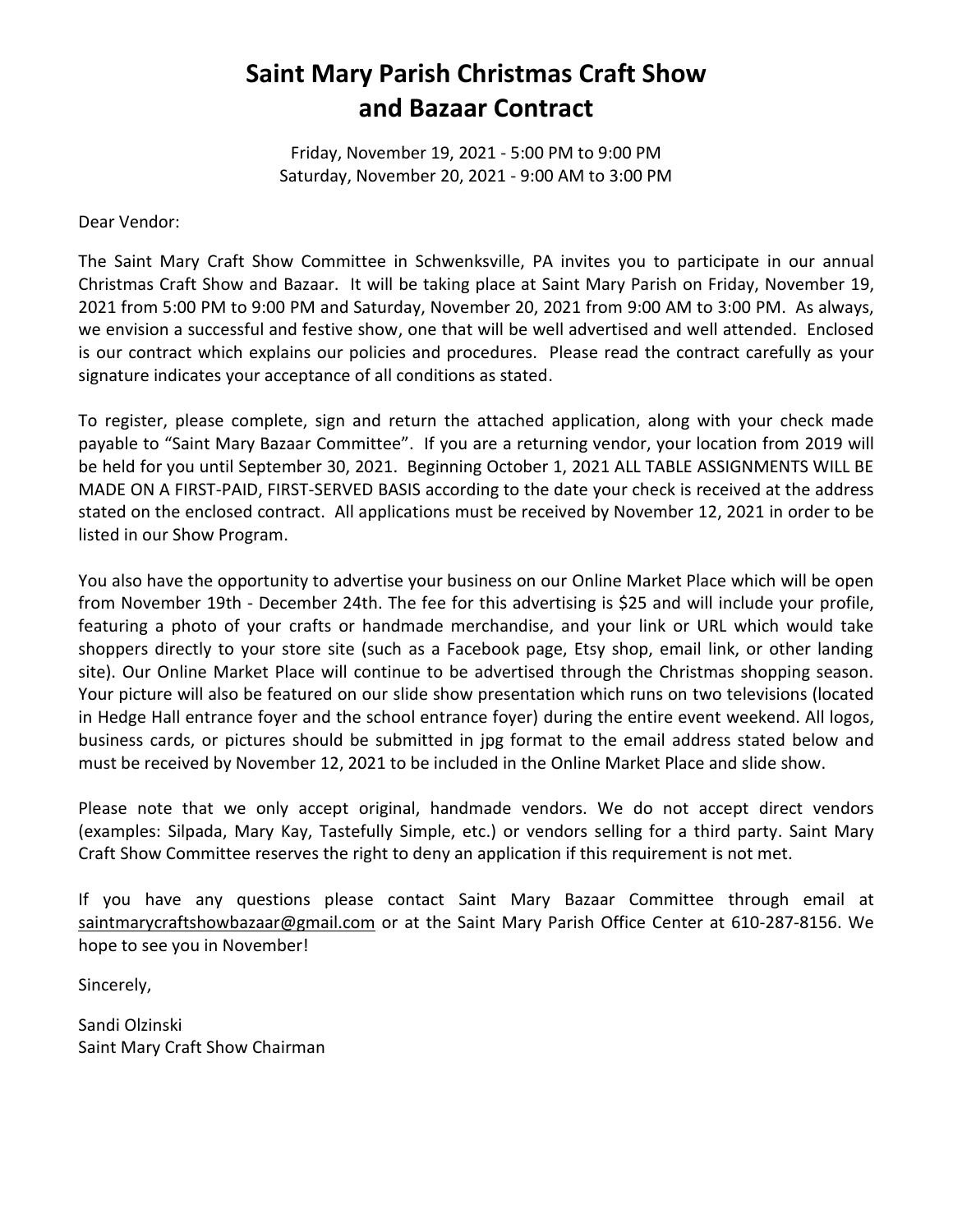## **SAINT MARY CHRISTMAS CRAFT SHOW AND BAZAAR APPLICATION**

Friday November 19, 2021 - 5:00 PM to 9:00 PM Saturday, November 20, 2021 - 9:00 AM to 3:00 PM

| Affix address label, or print or type legibly: |  |  |  |  |  |  |  |
|------------------------------------------------|--|--|--|--|--|--|--|
|------------------------------------------------|--|--|--|--|--|--|--|

| Name:<br><b>Business Name:</b><br>Address:                                                                                                                                                                                       |  |                |
|----------------------------------------------------------------------------------------------------------------------------------------------------------------------------------------------------------------------------------|--|----------------|
| DESCRIPTION OF CRAFT FOR PROGRAM:                                                                                                                                                                                                |  |                |
| Number of spaces: _______ x \$55.00 per space =                                                                                                                                                                                  |  | $\mathsf{S}$ . |
| Do you need us to supply a table? ________ No<br>_____ Yes - Number of tables needed: ________ x \$5.00 per table =                                                                                                              |  | $\frac{1}{2}$  |
| Do you need electricity? (Limited availability) ______ No<br>$\frac{1}{2}$ Yes - Number of spaces x \$5.00 per space =                                                                                                           |  | Ś,             |
| Would you like to advertise your business on our Online Market Place? _____ No<br>Yes - \$25.00<br>(Profile picture in jpg format and URL address must be emailed to<br>saintmarycraftshowbazaar@gmail.com by November 12, 2021) |  |                |
| <b>Check Total: MAKE CHECK PAYABLE TO SAINT MARY BAZAAR COMMITTEE</b><br>and mail to:40 Spring Mount Road, Schwenksville, PA 19473                                                                                               |  |                |
| Special Requests (Locations can be requested but there is no guarantee that all requests will be fulfilled.                                                                                                                      |  |                |

I HAVE READ THE ENCLOSED CONTRACT AND UNDERSTAND THAT MY SIGNATURE HOLDS ME LEGALLY BOUND TO ITS STATED TERMS.

| <b>SIGNATURE</b>        |     | <b>DATE</b> |      |  |
|-------------------------|-----|-------------|------|--|
|                         |     |             |      |  |
| For Committee Use Only: |     |             |      |  |
| Date received           | CK# | Amt.        | Conf |  |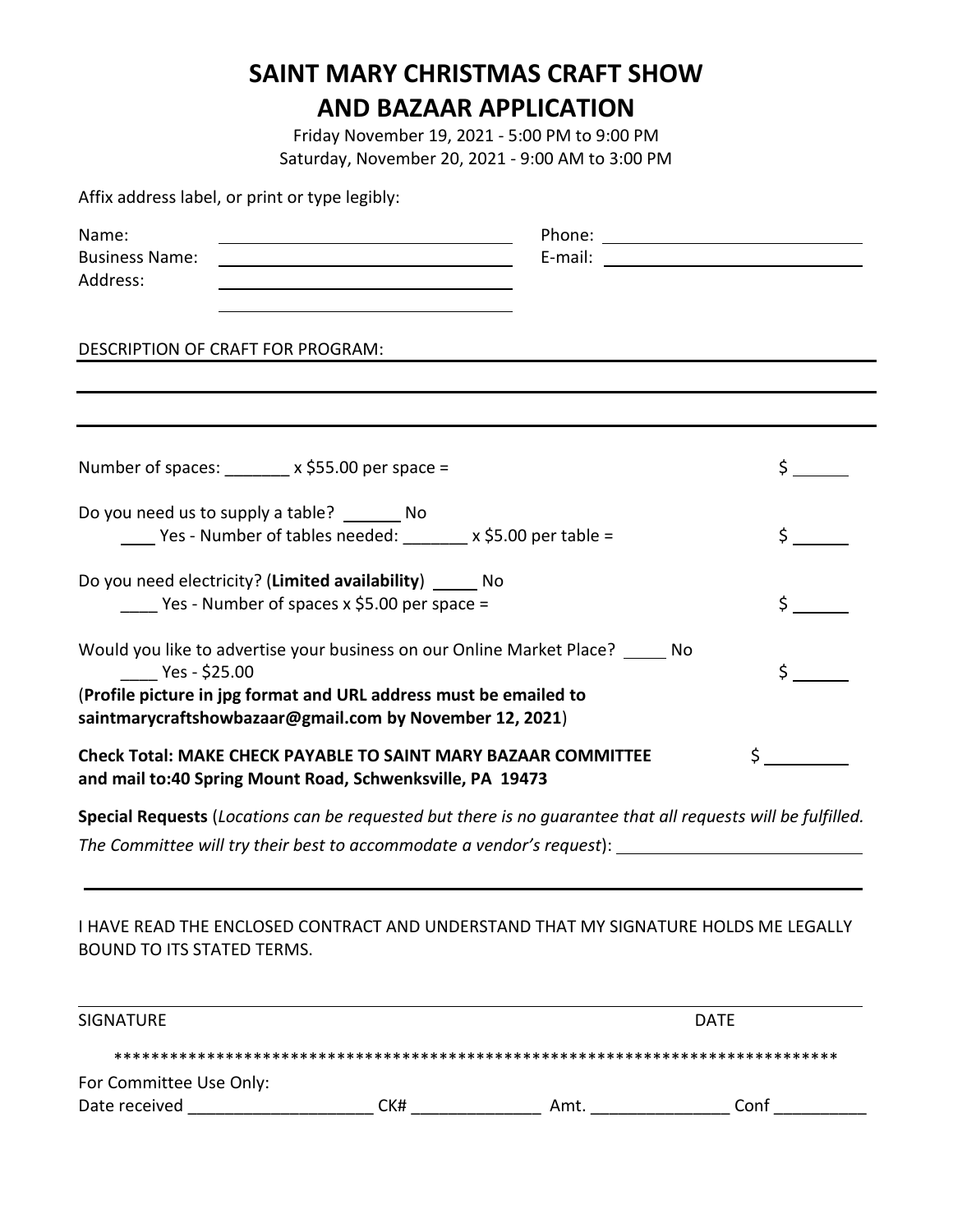## **SAINT MARY CHRISTMAS CRAFT SHOW AND BAZAAR APPLICATION**

Friday November 19, 2021 - 5:00 PM to 9:00 PM Saturday, November 20, 2021 - 9:00 AM to 3:00 PM

The Craft Show Committee reserves the right to deem any item as inappropriate and ask that it not be sold. We only accept vendors with original, handmade items. We do not accept direct vendors (examples: Silpada, Mary Kay, Tastefully Simple, etc.) or vendors selling for a third party.

The fee for one space is \$55.00 for the two day show. We do not accept one day vendors. 2019 returning vendors' locations will be held until September 30, 2021. Beginning October 1, 2021 any vendors who are requesting new locations and new vendors will be assigned remaining locations ON A FIRST-PAID, FIRST- SERVE BASIS. All applications must be received by November 12, 2021 in order to be included in our Show Program. **You will receive an email confirmation so please be sure to provide a valid email address**. NO REFUNDS WILL BE ISSUED FOR ANY REASON WHATSOEVER UNLESS THE SHOW IS CANCELLED BY THE SAINT MARY CRAFT SHOW COMMITTEE.

The fee of \$55.00 includes an 8 foot space and 2 chairs. **Please note that tables are not included in this fee.** If you need a table provided for an additional cost of \$5.00 per table, please indicate this on the enclosed application. Electrical outlets are limited and will be assigned on a first-paid, first- requested, first- served basis at an additional cost of \$5.00 per space. THE CRAFT SHOW COMMITTEE RESEVES THE RIGHT OF VENDOR PLACEMENT. Locations can be requested on the application but there is no guarantee that all requests will be fulfilled. The Committee will try their best to accommodate a vendor's request.

Set up shall be completed on Friday afternoon between 2:00-4:00 PM. A member of the Craft Show Committee will be available to direct you to your space(s). All Vendors are to set up only during the designated times. **Spaces not set up by 5:00 PM on Friday evening will be reassigned to vendors who are present.** No refunds will be issued unless the show is cancelled by the Saint Mary Craft show Committee. Temporary parking will be permitted in the lot next to the Church buildings *only while unloading vehicles*. Unloaded vehicles must be moved to the auxiliary parking lot across the street from the Church. NO EXCEPTIONS WILL BE MADE DUE TO THE LIMITED AMOUNT OF PARKING AVAILABLE.

Vendor displays may not encroach upon neighboring display areas. Spaces/tables are an exact 8 feet in length. There will be no accommodation for "extra" space. There will be no "extra" space to the side or front of the space/table. Displays will not extend beyond their allotted space. The display may not impede the flow of buyer foot traffic, block entrances or cover emergency exits. For locations in the school there may be height restrictions so please keep this in mind when requesting locations. THE SAINT MARY CRAFT SHOW COMMITTEE RESERVES THE RIGHT TO DETERMINE INFRINGMENT AND ALL DECISIONS MADE BY THE COMMITTEE ARE FINAL.

All vendors must keep their displays open until 9:00 PM on Friday evening and all tables must remain set-up and open until 3:00 PM on Saturday. Early departures will automatically remove you from the application list next year. All papers and trash must be removed from the display area at the time of departure.